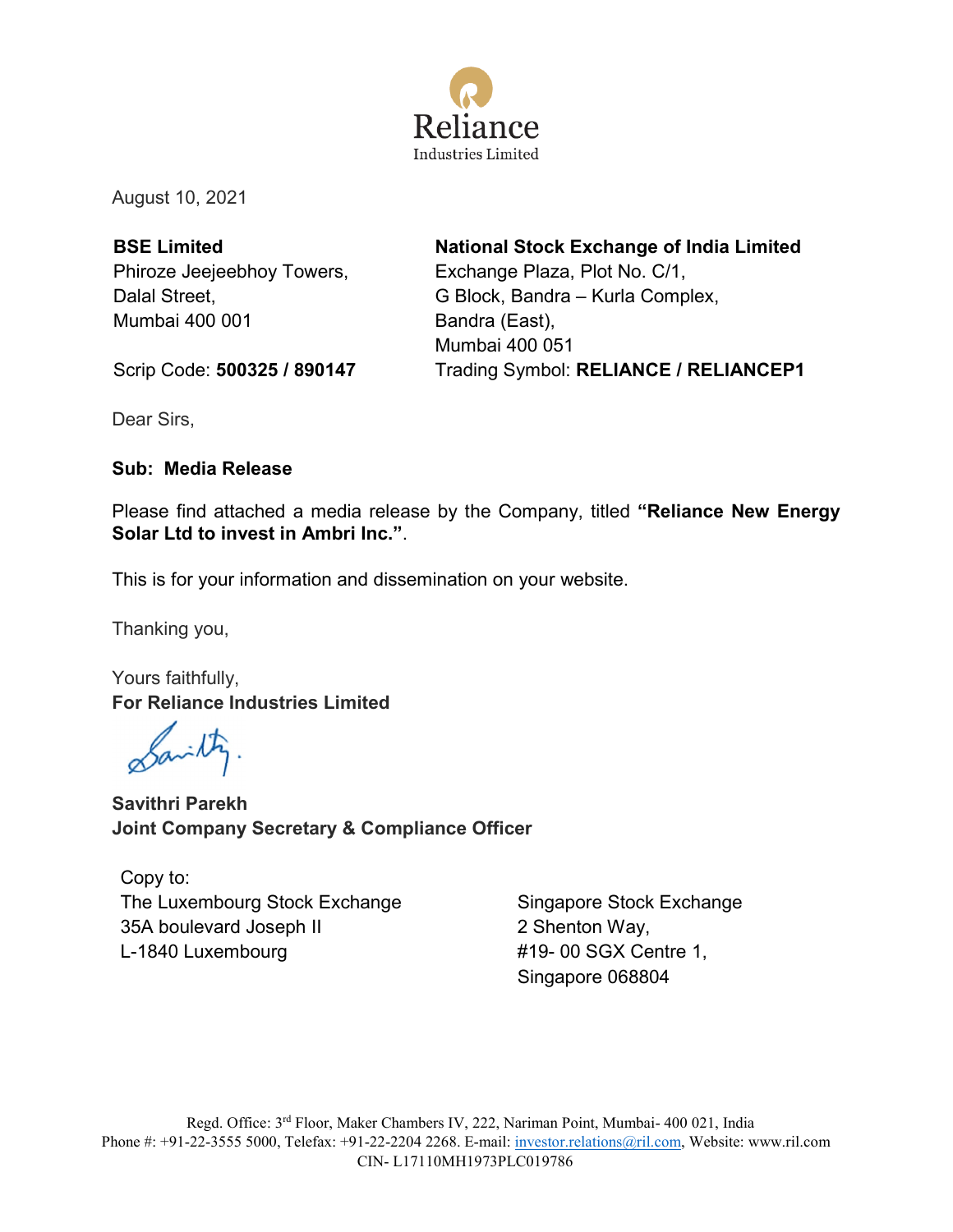

# **Reliance New Energy Solar Ltd to invest in Ambri Inc.**

## *Technology company working on Long-Duration Energy Storage Applications*

### *Provides Access to Grid-Scale, Energy and Cost-Efficient Storage Technology for Reliance's New Energy Business*

*Mumbai, August 10, 2021:* Reliance New Energy Solar Ltd (RNESL), a wholly owned subsidiary of Reliance Industries Ltd (RIL), along with strategic investors Paulson & Co. Inc. and Bill Gates, and a few other investors, has announced an investment of USD 144 million in Ambri Inc, an energy storage company based in Massachusetts, USA. The investment will help the company commercialise and grow its long-duration energy storage systems business globally. RNESL will invest USD 50 million to acquire 42.3 million shares of preferred stock in Ambri.

Based on patented technology and designed to last between 4-24 hours, Ambri's longduration energy storage systems will break through the cost, longevity and safety barriers associated with lithium-ion batteries used in grid-scale stationary storage applications. They will enable a crucial energy storage solution capable of supporting the increasing amounts of renewable energy being integrated into electric power grids.

RNESL and Ambri are also in discussions for an exclusive collaboration to set up a largescale battery manufacturing facility in India, which could add scale and further bring down costs for Reliance's green energy initiative.

Addressing shareholders in June this year, **Reliance Industries chairman Mr. Mukesh Ambani** had announced plans to build a Giga Factory in Jamnagar for the storage of intermittent energy, as part of the Dhirubhai Ambani Green Energy Giga Complex project. "We are exploring new and advanced electro-chemical technologies that can be used for such large-scale grid batteries to store the energy that we will create. We will collaborate with global leaders in battery technology to achieve the highest reliability for round-the-clock power availability through a combination of generation, storage, and grid connectivity," **Mr. Ambani** had announced.

Ambri can cater to projects that require energy storage systems from 10 MWh to over 2 GWh. The company will manufacture calcium and antimony electrode-based cells and containerised systems that are more economical than lithium-ion batteries, capable of operating safely in any climatic condition without requiring supplemental air conditioning and meant to last for over 20 years with minimal degradation. Ambri systems are particularly suited for high-usage applications, such as shifting energy from daytime solar generation to evening and morning peak load times. The company is securing customers for large-scale projects with commercial operation in 2023 and beyond.

9<sup>th</sup> Floor, Nariman Point Internet : www.ril.com

**Registered Office: Corporate Communications** Telephone : (+91 22) 2278 5000